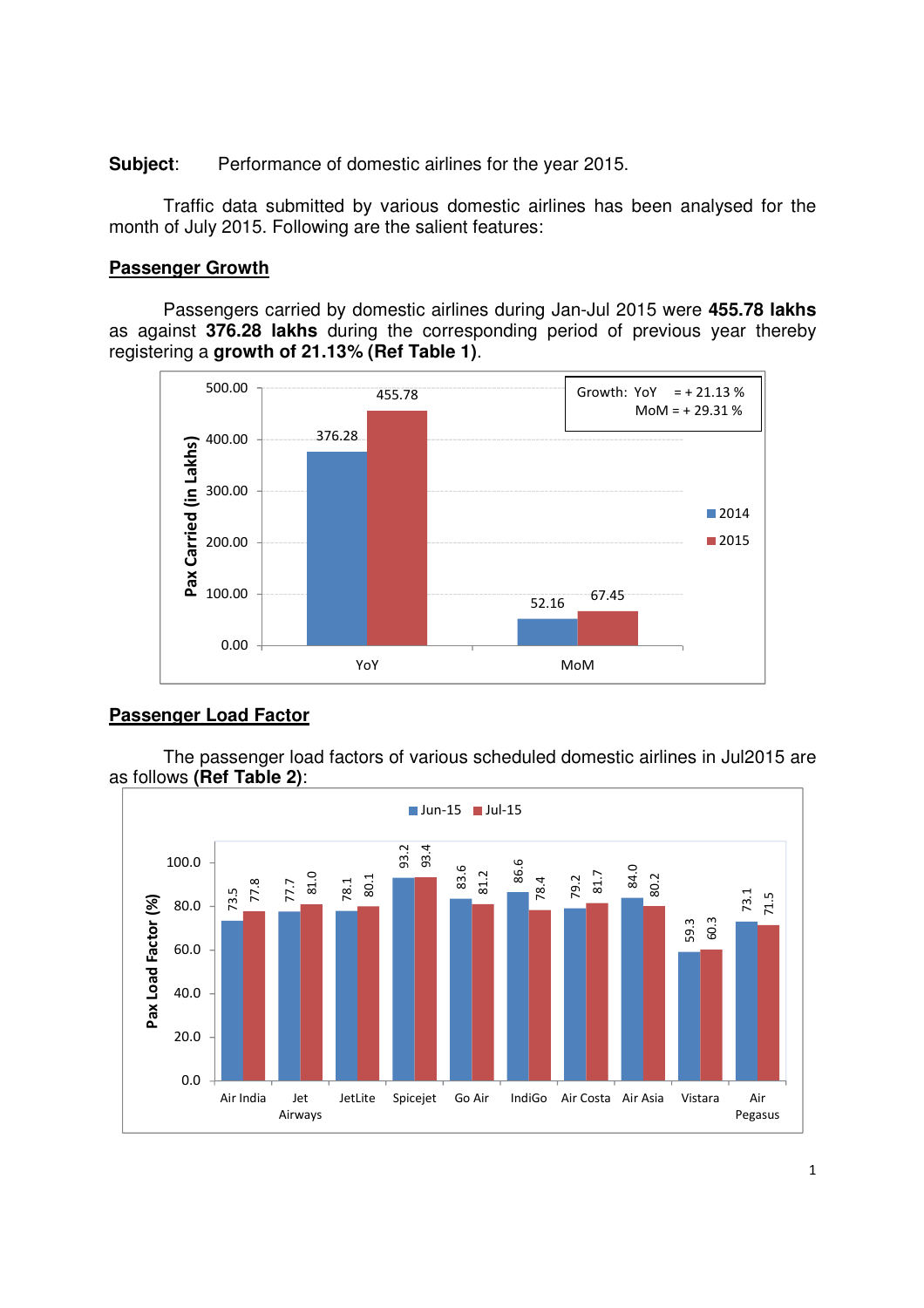The passenger load factor in the month of July 2015 has shown declining trend compared to previous month primarily due to the end of tourist season.

## **Cancellations**

The overall cancellation rate of scheduled domestic airlines for the month of July 2015 has been 0.53%. Airline-wise details of cancellations are as follows:





Various reasons of cancellations are indicated below: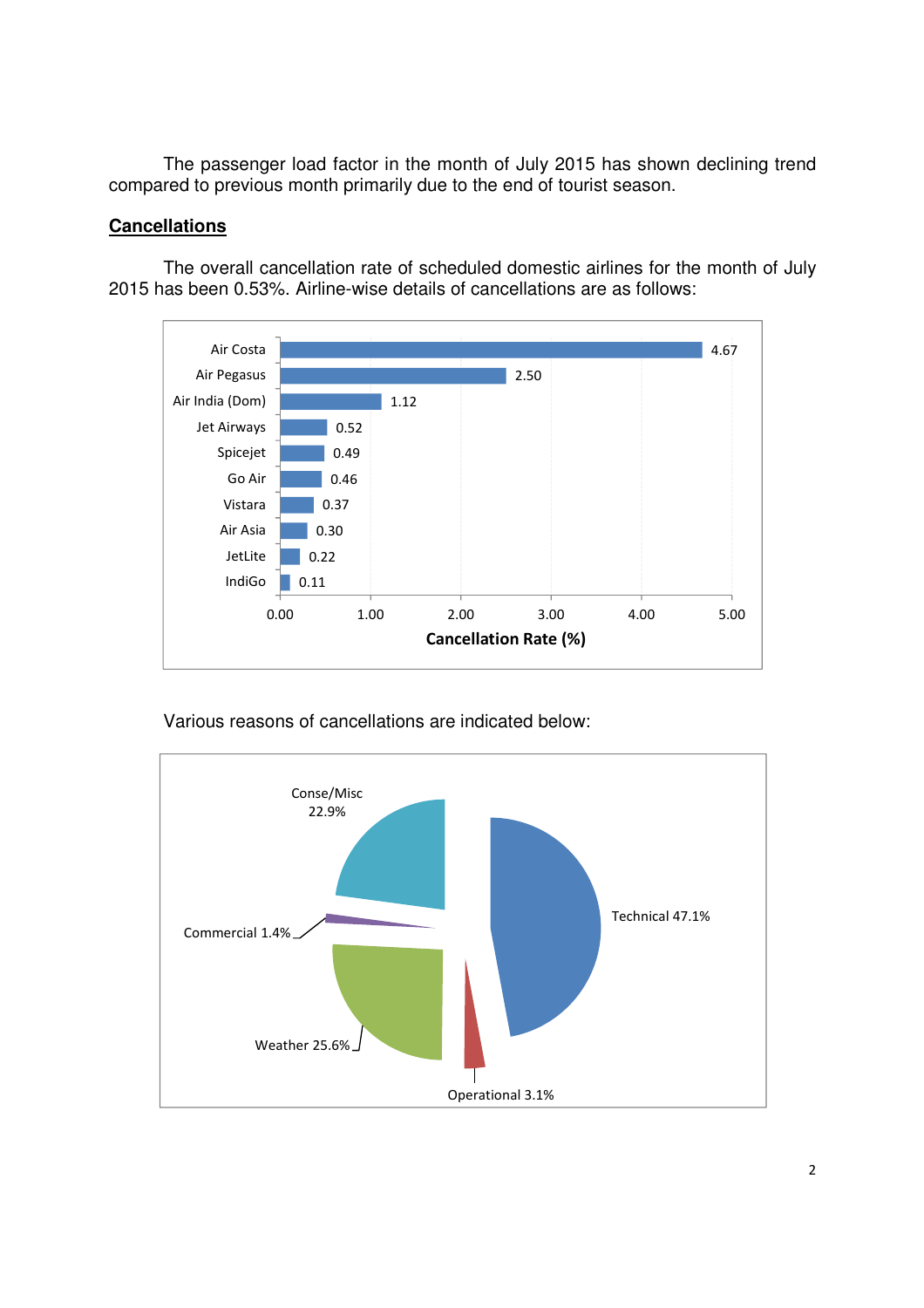## **Passenger Complaints during the month**

During July 2015, a total of 802 passenger related complaints had been received by the scheduled domestic airlines. The number of complaints per 10,000 passengers carried for the month of July 2015 has been1.2. The airline-wise details are as follows:



Various reasons of passenger complaints are indicated below:

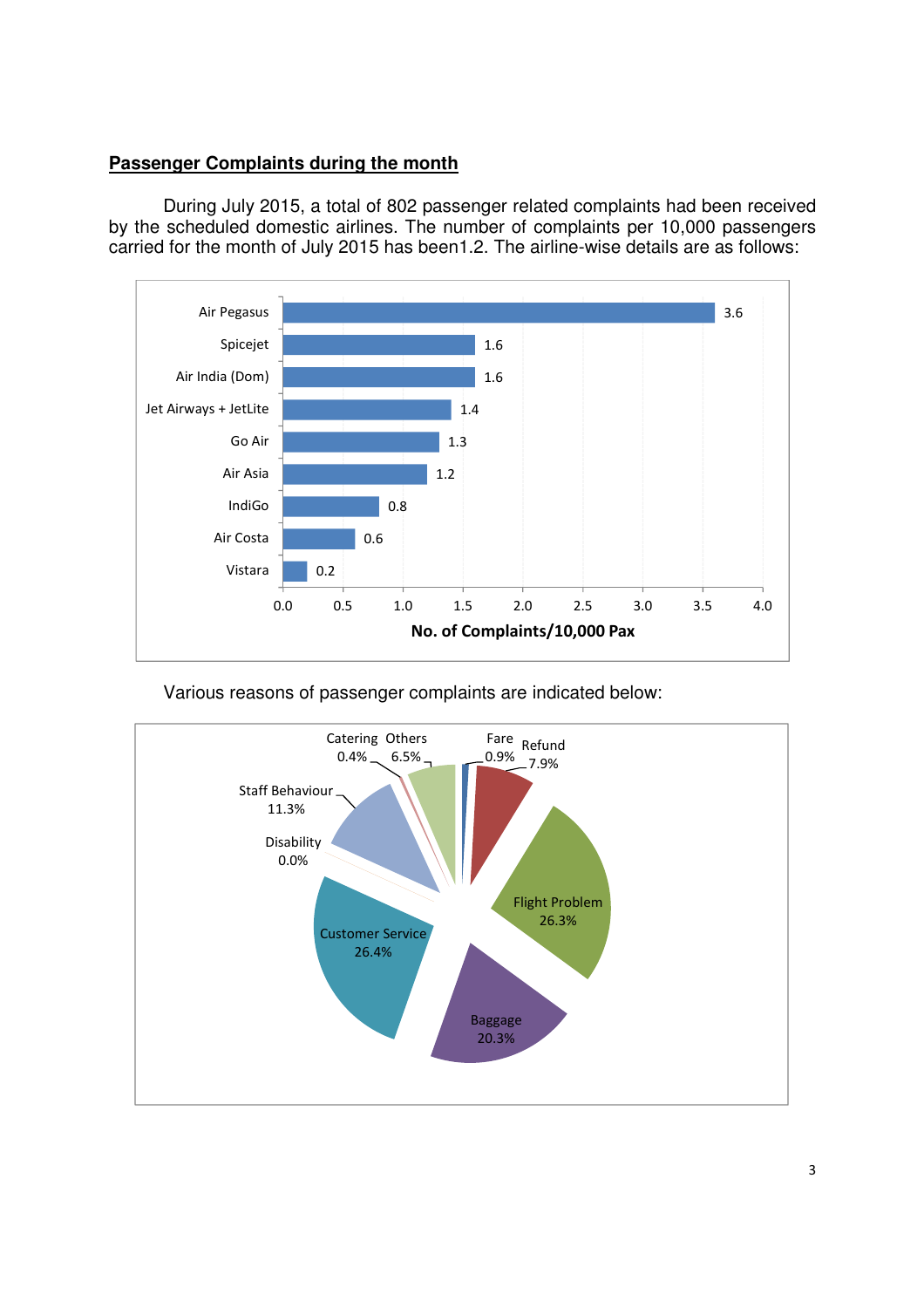

The reason for complaint as percentage compared to the previous month is as follows:

Airline-wise status of redressal of complaints is given at Table – 4.

#### **Compliance of Route Dispersal Guidelines**

 During the month of Jul 2015, all the scheduled domestic airlines complied with the mandatory capacity deployment requirements contained in the Route Dispersal Guidelines. Airline-wise details are given in the following Table:

| <b>Airline</b>                                                                                                                            | <b>ASKM Deployment (%) of Category I</b> |                |               |  |  |  |  |  |  |
|-------------------------------------------------------------------------------------------------------------------------------------------|------------------------------------------|----------------|---------------|--|--|--|--|--|--|
|                                                                                                                                           | <b>Cat III</b>                           | <b>Cat IIA</b> | <b>Cat II</b> |  |  |  |  |  |  |
| Air India + Alliance Air                                                                                                                  | 92.9                                     | 1.60           | 19.6          |  |  |  |  |  |  |
| Jet Airways + JetLite                                                                                                                     | 69.3                                     | 1.06           | 12.1          |  |  |  |  |  |  |
| <b>Spicejet</b>                                                                                                                           | 108.2                                    | 1.50           | 32.2          |  |  |  |  |  |  |
| Go Air                                                                                                                                    | 150.4                                    | 1.33           | 61.4          |  |  |  |  |  |  |
| <b>IndiGo</b>                                                                                                                             | 121.9                                    | 1.40           | 23.6          |  |  |  |  |  |  |
| <b>Vistara</b>                                                                                                                            | 51.1                                     | 1.59           | 13.9          |  |  |  |  |  |  |
| <b>Air Asia</b>                                                                                                                           | 357.4                                    | 8.10           | 50.9          |  |  |  |  |  |  |
| Minimum Capacity Requirement in accordance with RDG (As % of Capacity Deployed<br>in Category I)<br>10%<br>Category II<br>÷.<br>$\bullet$ |                                          |                |               |  |  |  |  |  |  |

• Category IIA - 1%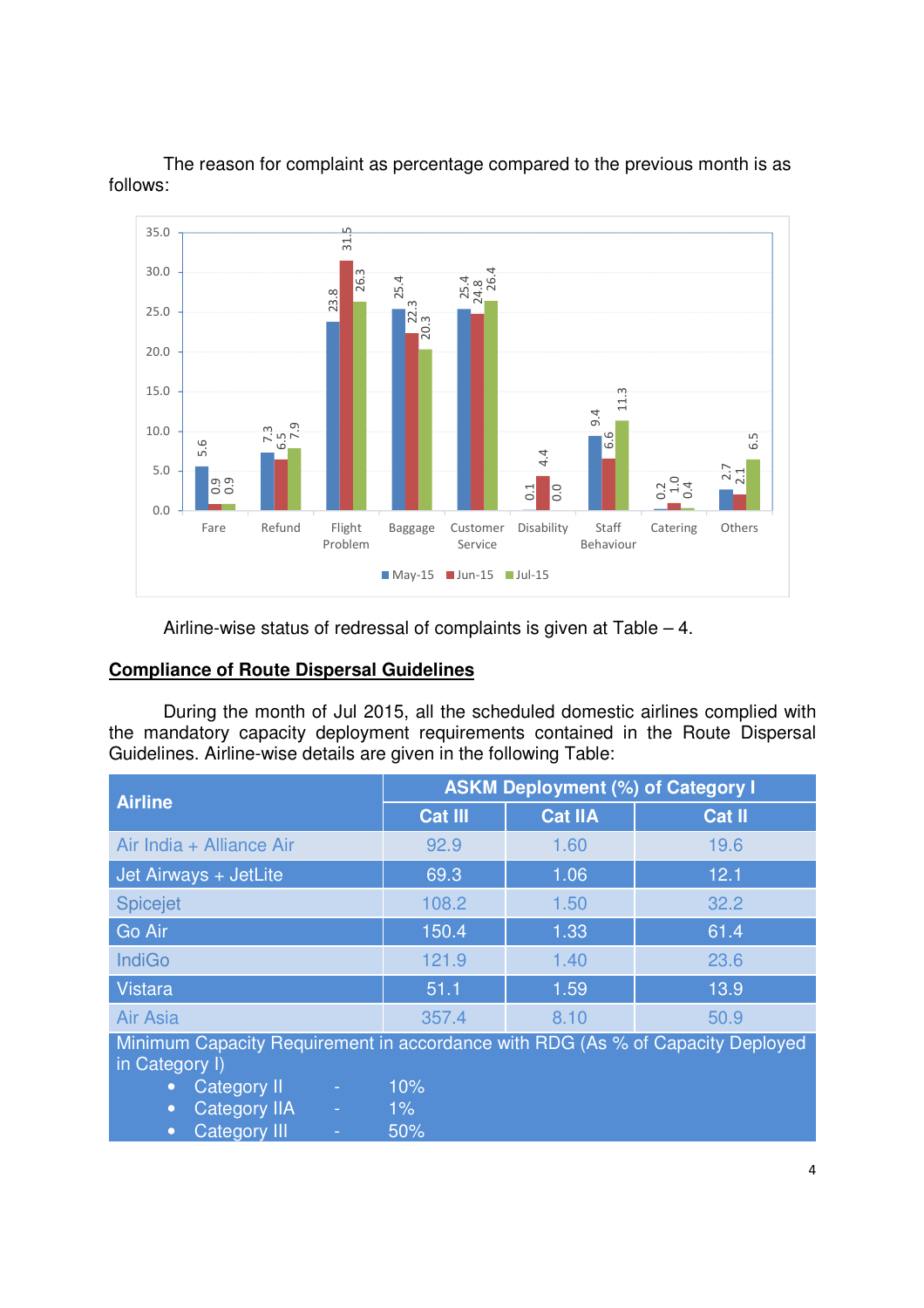### **On-Time Performance (Scheduled Domestic Airlines)**

On-Time Performance (OTP) of scheduled domestic airlines has been computed for four metro airports viz. Bangalore, Delhi, Hyderabad and Mumbai. Airline-wise OTP at four metro airports for the month of July 2015 is as follows:



Airport-wise On-Time Performance of scheduled domestic airlines complying with Route Dispersal Guidelines is as follows:

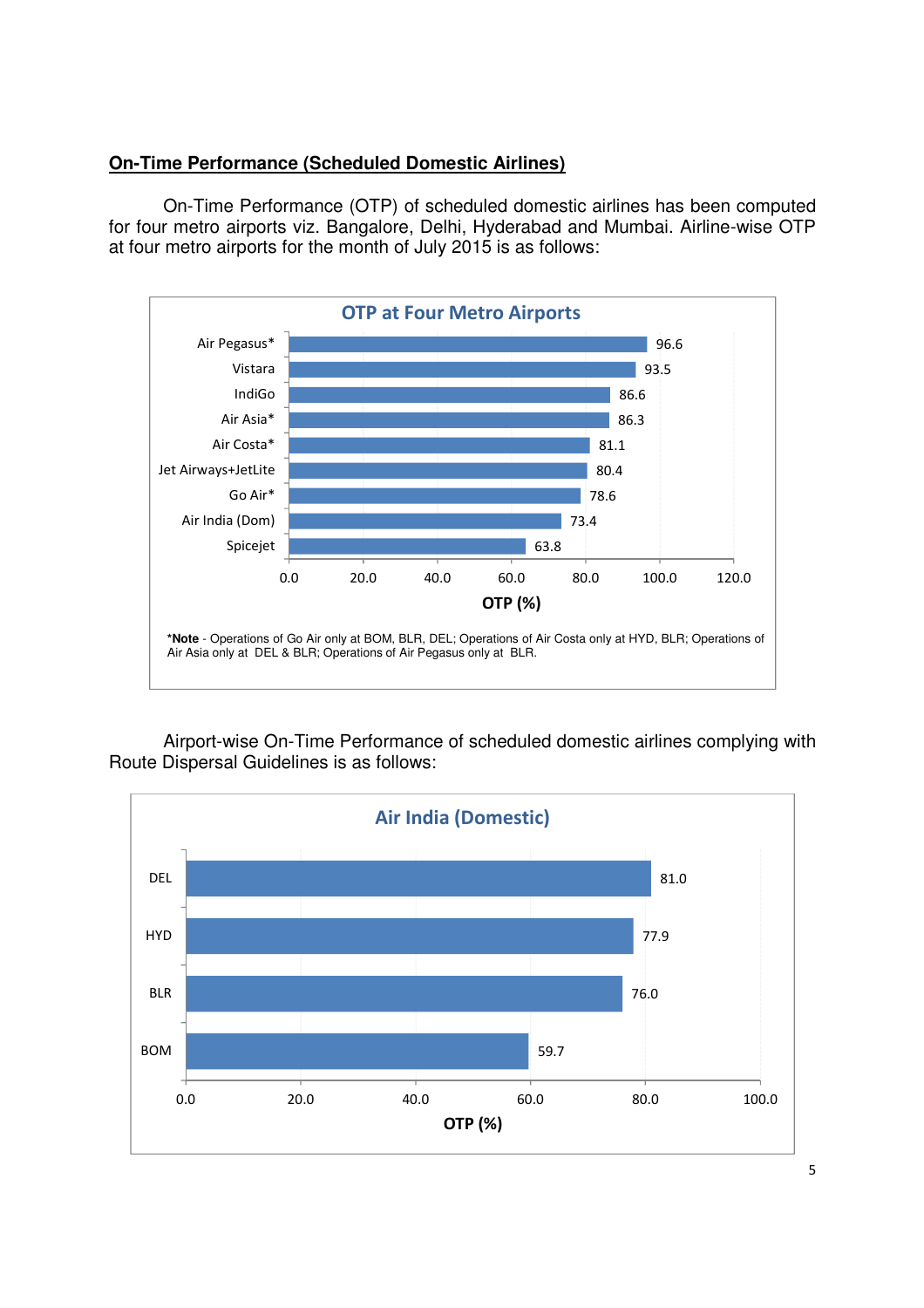

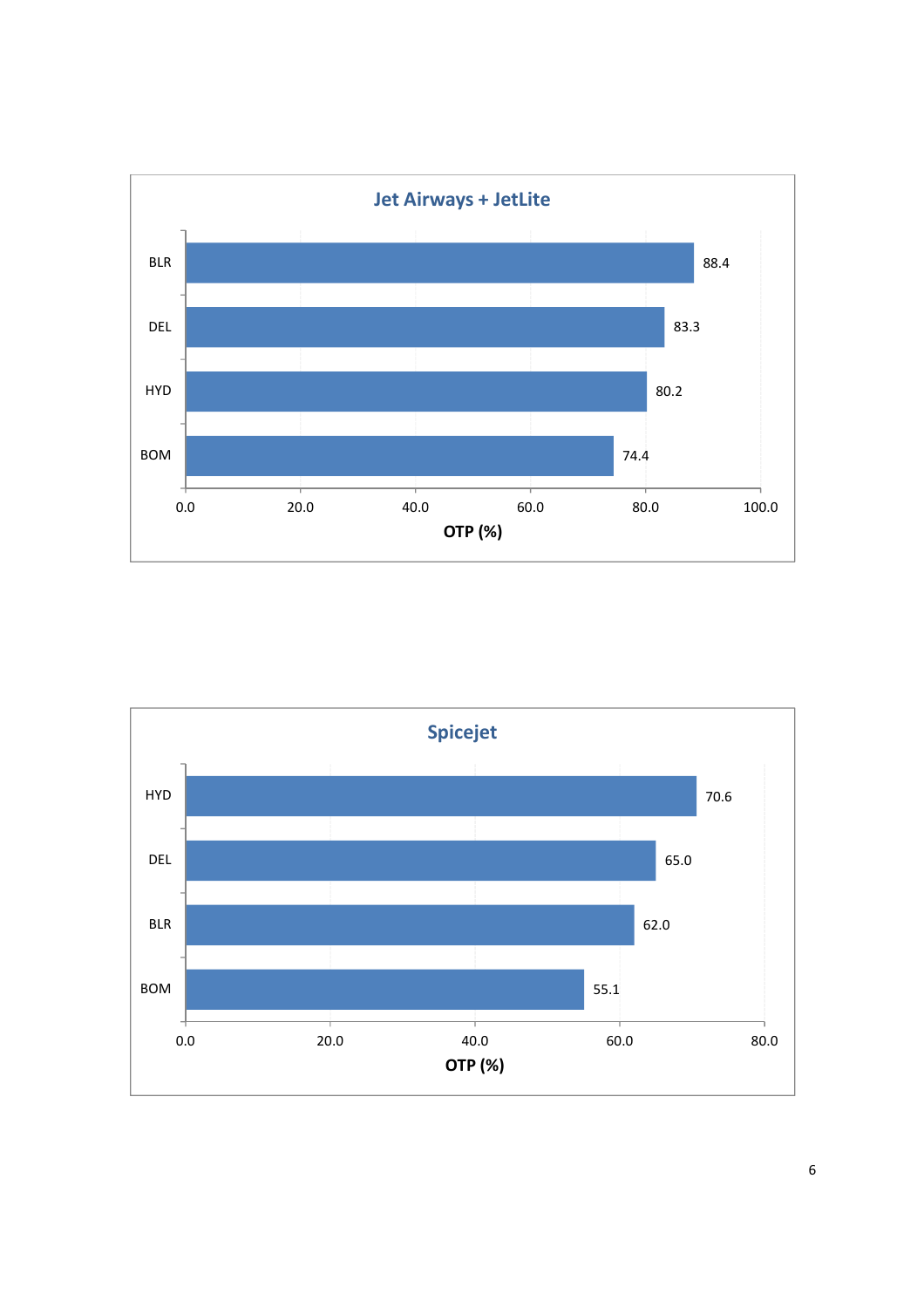

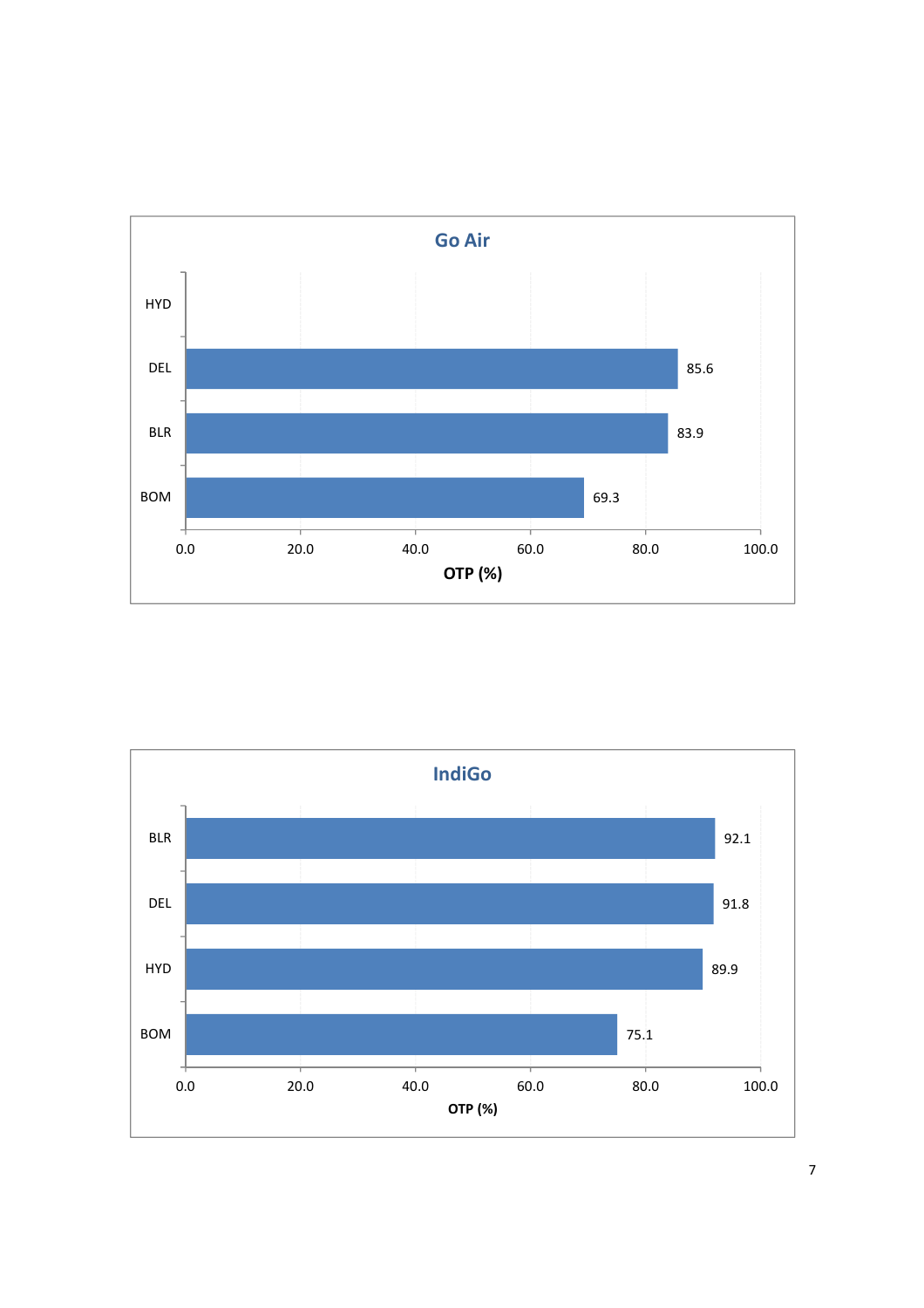

Reasons for delay have been analysed, which are presented below. It has been found that majority of delays have been attributed to 'Reactionary'.

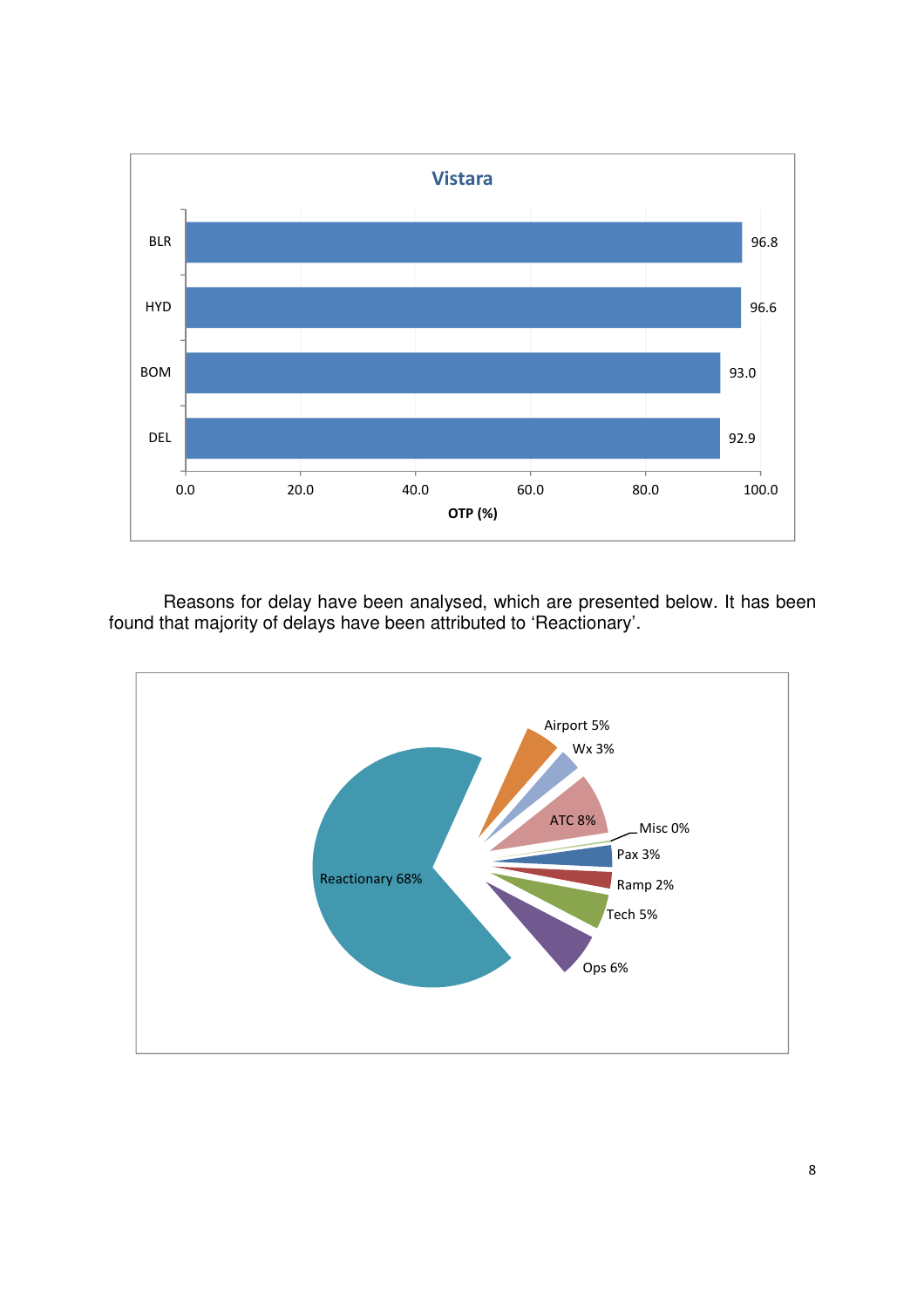## **On-Time Performance (Foreign Airlines)**

 There are more than 70 foreign carriers operating to/from India. At the time of compilation of this report, OTP data of 39 carriers was received.

The overall On-Time Performance (OTP) of these 39 carriers for the month of Jul 2015 has been 81.0% in departures and 75.1% in arrivals.



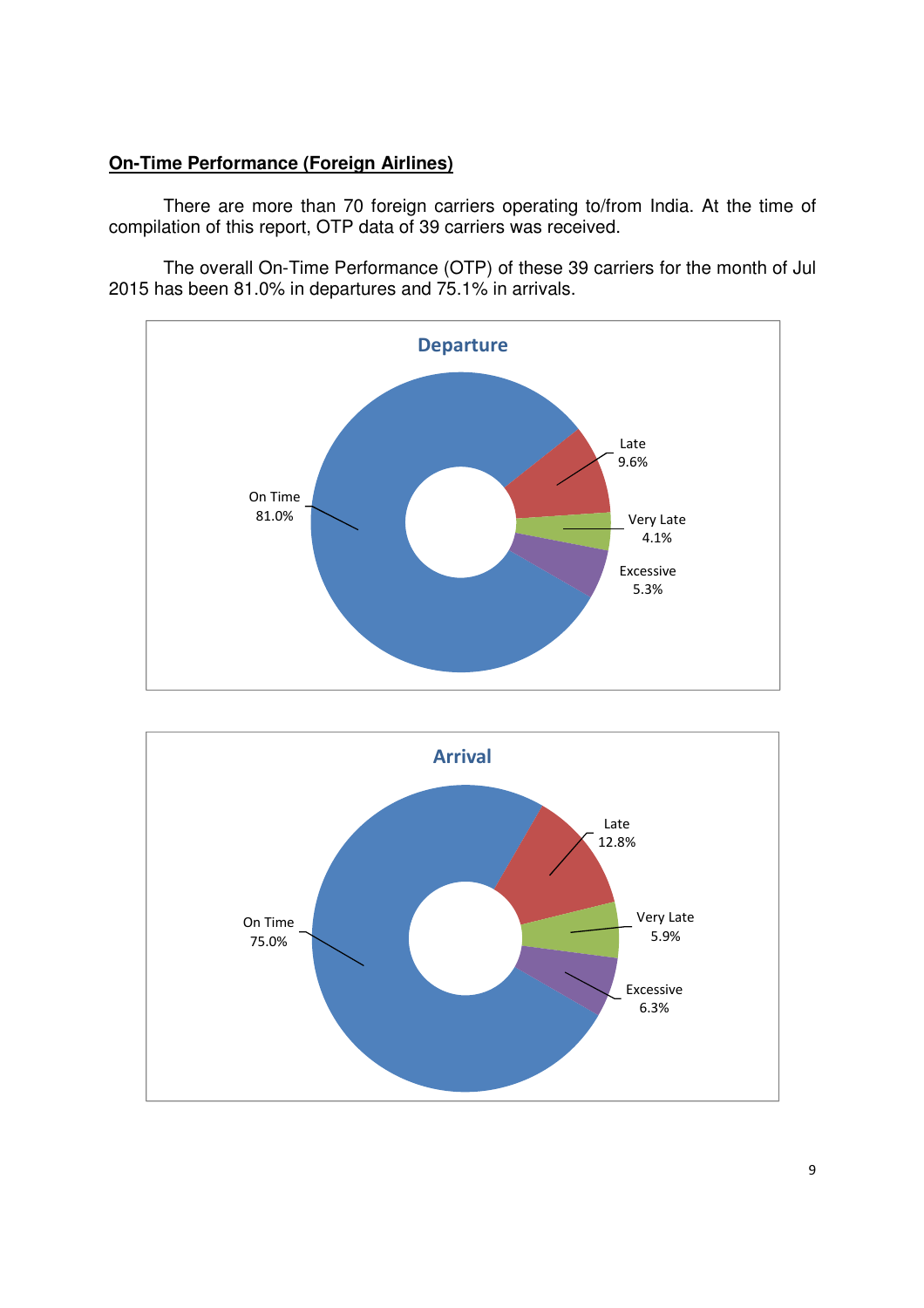## **Compliance of CAR Section 3, Series M, Part IV**

In accordance with the Civil Aviation Requirement Section 3, Series M, Part IV, airline are required to submit data on number of cases of denied boarding, cancellations and delays along with the status on a monthly basis.

| <b>Airline</b>                   | <b>Denied Boarding</b>          |                                                                                                                                        |                                 | <b>Cancellations</b>                                                                                             | <b>Delays Beyond 2 Hrs</b>      |                                                                                                                  |  |  |
|----------------------------------|---------------------------------|----------------------------------------------------------------------------------------------------------------------------------------|---------------------------------|------------------------------------------------------------------------------------------------------------------|---------------------------------|------------------------------------------------------------------------------------------------------------------|--|--|
|                                  | No.<br>ofPax<br><b>Affected</b> | <b>Status of</b><br><b>Facilities &amp;</b><br><b>Compensation</b>                                                                     | No.<br>ofPax<br><b>Affected</b> | <b>Status of</b><br><b>Facilities &amp;</b><br><b>Compensation</b>                                               | No.<br>ofPax<br><b>Affected</b> | <b>Status of</b><br><b>Facilities</b>                                                                            |  |  |
| Air India                        | 104                             | $\bullet$ Refund<br>• Rebooked<br>on<br>other flights<br>• Hotel<br>accommoda-<br>tion<br>• Compensation<br>of<br>Rs.<br>6.28<br>lakhs | 2792                            | • Refunds<br>• Rescheduling<br>• Hotel<br>accommoda-<br>tion<br>• Compensation<br>οf<br>Rs.<br>22.9<br>lakhs     | 26934                           | Refreshments<br>Refunds<br>where<br>pax desired<br>• Rescheduling<br>Compensation<br>0f<br><b>Rs. 29.2 lakhs</b> |  |  |
| Jet<br>Airways<br>and<br>JetLite | 401                             | • Refund<br>• Rebooked<br>on<br>other flights<br>• Hotel<br>accommoda-<br>tion<br>• Compensation<br>of<br>Rs.<br>9.08<br>lakhs         | 2016                            | $\bullet$ Refunds<br>Rescheduling<br>Hotel<br>accommoda-<br>tion<br>• Compensation<br>of<br>Rs.<br>2.46<br>lakhs | 2771                            | Refreshments<br>Refunds<br>where<br>$\bullet$<br>pax desired<br>• Rescheduling                                   |  |  |
| Spicejet                         | Nil                             | Nil                                                                                                                                    | 475                             | • Refreshments<br>• Rescheduling<br>• Compensation<br>of<br>Rs.<br>0.26<br>lakhs                                 | 3095                            | Refreshments<br>Transfer to other<br>airlines<br>• Compensation<br>0f<br><b>Rs. 3.01 lakhs</b>                   |  |  |
| Go Air                           | Nil                             | Nil                                                                                                                                    | 290                             | • Refreshments<br>• Rescheduling                                                                                 | 1001                            | $\bullet$ All<br>pax<br>given<br>refreshments<br>$\bullet$ Refunds<br>where<br>pax desired<br>Rescheduling       |  |  |
| <b>IndiGo</b>                    | Nil                             | Nil                                                                                                                                    | Nil                             | Nil                                                                                                              | 7522                            | Refreshments<br>$\bullet$                                                                                        |  |  |
| Air Costa                        | Nil                             | Nil                                                                                                                                    | 1020                            | • Refreshments<br>• Rescheduling<br>• Compensation<br>of Rs. 10.83<br>lakhs                                      | 1961                            | • Refreshments<br>• Rescheduling<br>• Compensation<br>οf<br>Rs. 2.93 lakhs                                       |  |  |
| Air Asia                         | Nil                             | Nil                                                                                                                                    | 219                             | • Refunds<br>• Rescheduling<br>• Hotel<br>accommoda-<br>tion<br>• Compensation<br>2.72<br>of<br>Rs.<br>lakhs     | 130                             | • Refreshments<br>Compensation<br>0f<br>Rs. 0.22 lakhs                                                           |  |  |
| Vistara                          | Nil                             | Nil                                                                                                                                    | 106                             | • Refunds<br>• Rescheduling                                                                                      | 313                             | Refreshments<br>Compensation                                                                                     |  |  |
| Air<br>Pegasus                   | Nil                             | Nil                                                                                                                                    | 306                             | • Rescheduling                                                                                                   | 91                              | Nil                                                                                                              |  |  |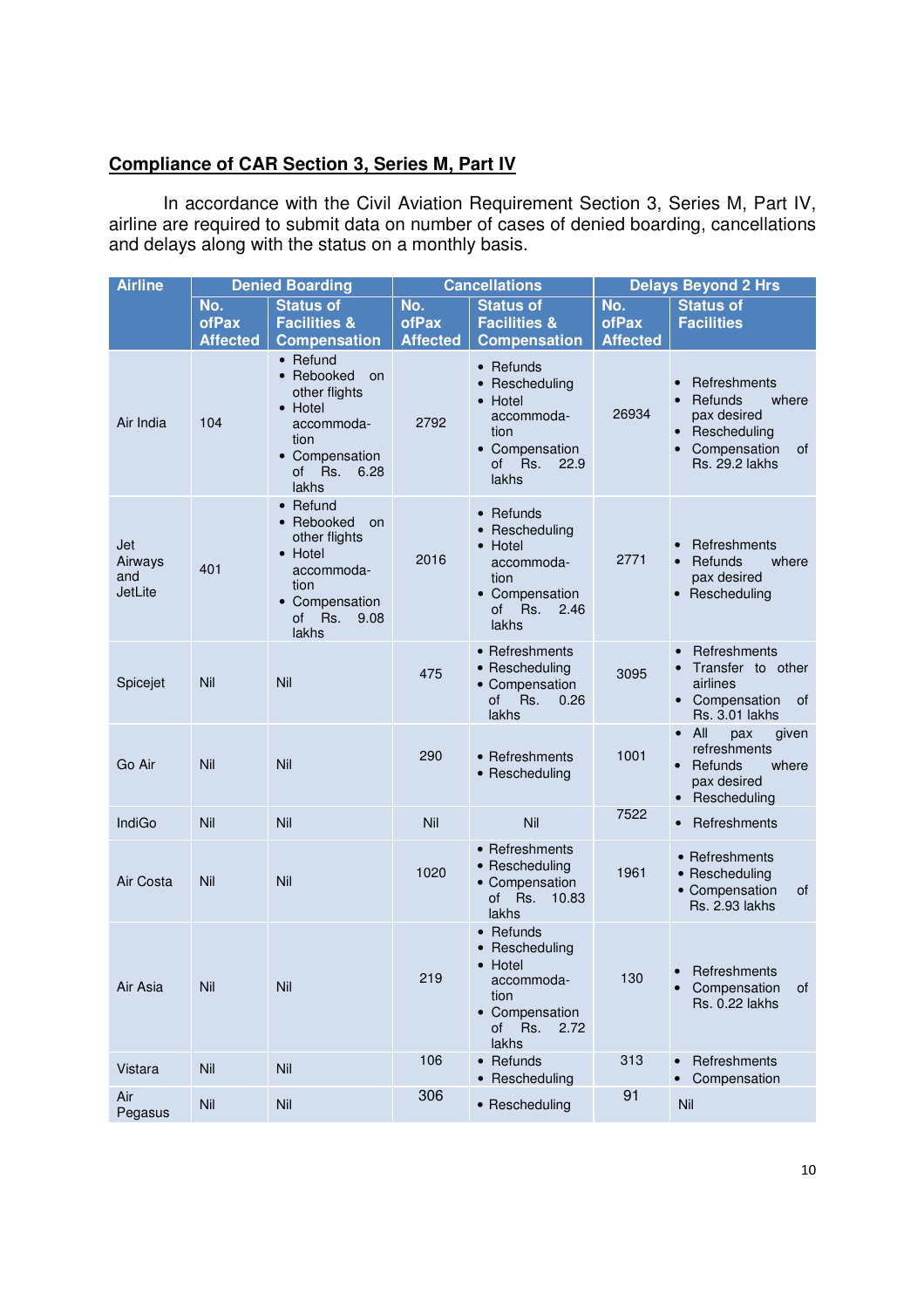## **SUMMARY**

|                               | <b>Denied Boarding</b>                         |                               | <b>Cancellations</b>                                     | <b>Delays</b>                 |                                                              |  |  |
|-------------------------------|------------------------------------------------|-------------------------------|----------------------------------------------------------|-------------------------------|--------------------------------------------------------------|--|--|
| No. of Pax<br><b>Affected</b> | <b>Facilities &amp;</b><br><b>Compensation</b> | No. of Pax<br><b>Affected</b> | <b>Facilities &amp;</b><br><b>Compensation</b>           | No. of Pax<br><b>Affected</b> | <b>Facilities</b>                                            |  |  |
| 505                           | <b>Rs. 15.36 lakhs</b><br>compensation         | 7224                          | <b>Rs.</b> 39.17 lakhs<br>compensation<br>and facilities | 43818                         | Rs. 35.36<br>lakhs towards<br>compensation<br>and facilities |  |  |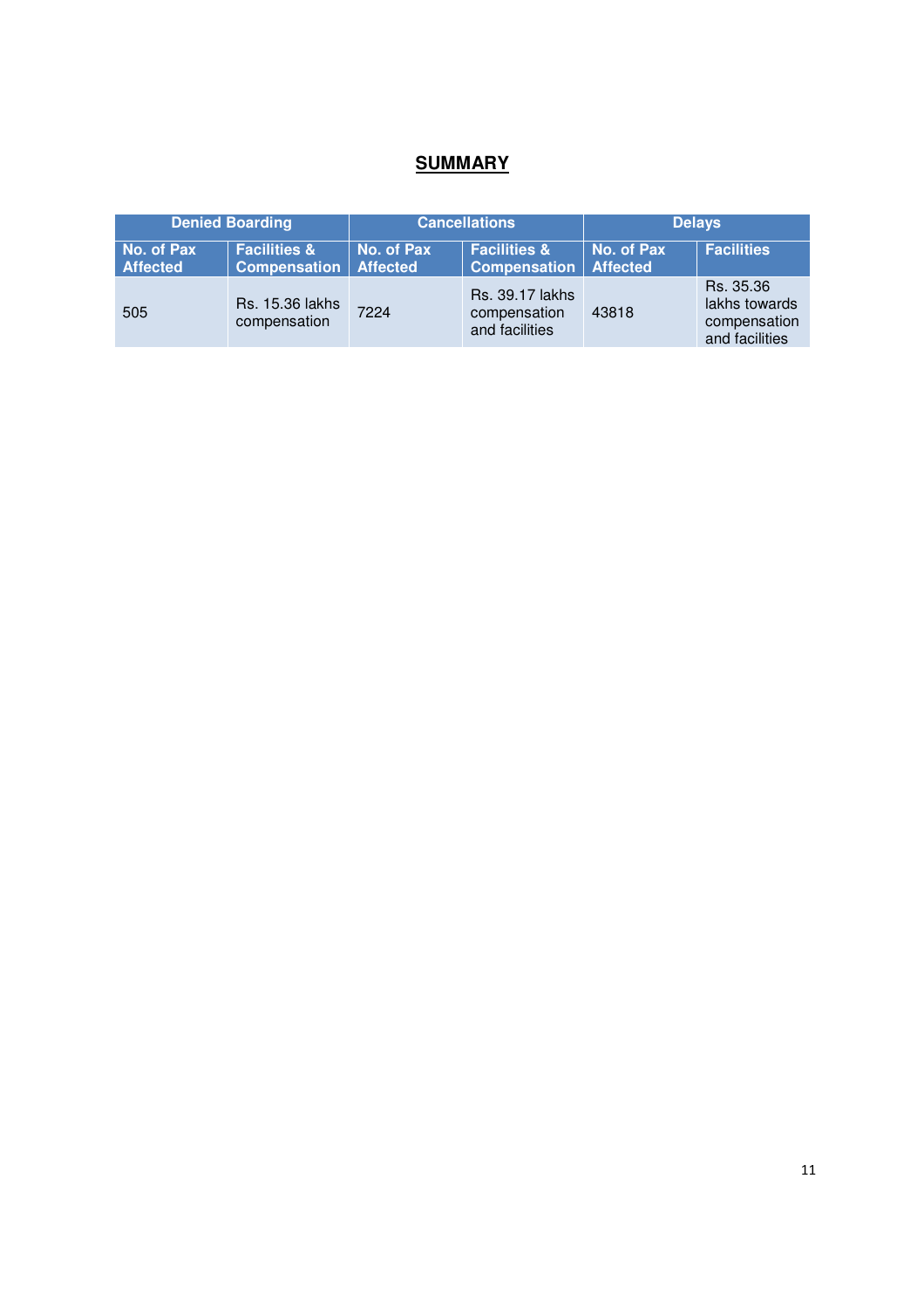|                         | <b>Air India</b> | <b>Private</b>  | <b>Total</b>    | <b>Percentage Share</b>           |                  |  |  |  |
|-------------------------|------------------|-----------------|-----------------|-----------------------------------|------------------|--|--|--|
| <b>Month &amp; Year</b> | (Domestic)       | <b>Carriers</b> | <b>Domestic</b> | <b>Private</b><br><b>Carriers</b> | <b>Air India</b> |  |  |  |
| Jan                     | 11.65            | 50.80           | 62.45           | 81.3                              | 18.7             |  |  |  |
| Feb                     | 10.68            | 49.48           | 60.16           | 82.2                              | 17.8             |  |  |  |
| Mar                     | 10.60            | 52.25           | 62.85           | 83.1                              | 16.9             |  |  |  |
| <b>Ist Quarter</b>      | 32.93            | 152.53          | 185.46          | 82.2                              | 17.8             |  |  |  |
| Apr                     | 10.65            | 54.94           | 65.59           | 83.8                              | 16.2             |  |  |  |
| May                     | 11.28            | 59.99           | 71.27           | 84.2                              | 15.8             |  |  |  |
| Jun                     | 10.09            | 55.92           | 66.01           | 84.7                              | 15.3             |  |  |  |
| <b>IInd Quarter</b>     | 32.02            | 170.85          | 202.87          | 84.2                              | 15.8             |  |  |  |
| Jul                     | 10.94            | 56.51           | 67.45           | 83.8                              | 16.2             |  |  |  |
| Aug                     |                  |                 |                 |                                   |                  |  |  |  |
| Sep                     |                  |                 |                 |                                   |                  |  |  |  |
| <b>Illrd Quarter</b>    | 10.94            | 56.51           | 67.45           | 83.8                              | 16.2             |  |  |  |
| Oct                     |                  |                 |                 |                                   |                  |  |  |  |
| Nov                     |                  |                 |                 |                                   |                  |  |  |  |
| Dec                     |                  |                 |                 |                                   |                  |  |  |  |
| <b>IVth Quarter</b>     |                  |                 |                 |                                   |                  |  |  |  |
| Total                   | 75.89            | 379.89          | 455.78          | 83.3                              | 16.7             |  |  |  |

#### **TOTAL DOMESTIC PASSENGERS CARRIED BY SCHEDULED DOMESTIC AIRLINES (YEAR 2015)**

|                            | <b>Air India</b> | <b>Private</b>  | <b>Total</b>    | <b>Percentage Share</b>           |                  |  |  |  |
|----------------------------|------------------|-----------------|-----------------|-----------------------------------|------------------|--|--|--|
| Data of 2014               | (Domestic)       | <b>Carriers</b> | <b>Domestic</b> | <b>Private</b><br><b>Carriers</b> | <b>Air India</b> |  |  |  |
| I <sup>st</sup> Qtr        | 30.62            | 123.19          | 153.81          | 80.1                              | 19.9             |  |  |  |
| II <sup>nd</sup> Qtr       | 31.51            | 138.79          | 170.30          | 81.5                              | 18.5             |  |  |  |
| <b>Ill<sup>rd</sup>Qtr</b> | 9.40             | 42.76           | 52.16           | 82.0                              | 18.0             |  |  |  |
| <b>IV<sup>th</sup>Qtr</b>  |                  |                 |                 |                                   |                  |  |  |  |
| <b>Total</b>               | 71.53            | 304.75          | 376.28          | 81.0                              | 19.0             |  |  |  |
| Growth $(\%) =$            | $+6.10$          | $+24.66$        | $+21.13$        |                                   |                  |  |  |  |

#### **Table 1**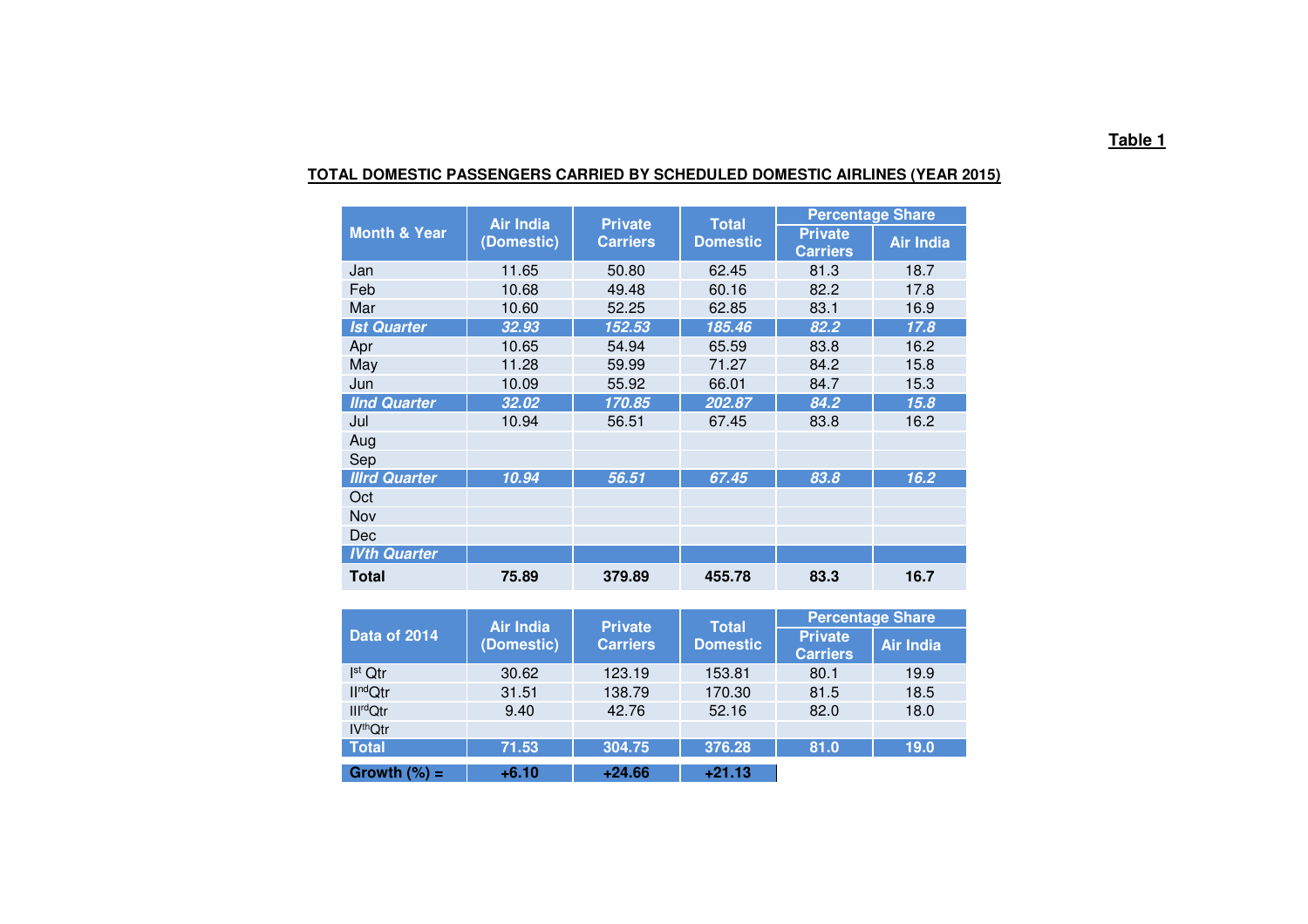## **Table 2**

# **MONTH-WISE SEAT FACTOR OF SCHEDULED OPERATORS IN 2015 (PASSENGER LOAD FACTOR IN PERCENTAGE)**

| <b>Month</b> | <b>Air India</b><br>(Dom) | <b>Jet</b><br><b>Airways</b> | <b>JetLite</b> | <b>Spice Jet</b> | <b>Go Air</b> | <b>IndiGo</b> | <b>Air Costa</b> | <b>Air Asia</b> | <b>Vistara</b> | Air<br><b>Pegasus</b>    |
|--------------|---------------------------|------------------------------|----------------|------------------|---------------|---------------|------------------|-----------------|----------------|--------------------------|
| Jan          | 82.4                      | 87.0                         | 87.4           | 80.0             | 79.2          | 85.2          | 76.5             | 76.3            | 45.4           | $\qquad \qquad -$        |
| Feb          | 83.3                      | 89.5                         | 89.7           | 85.6             | 85.9          | 88.0          | 77.9             | 77.9            | 58.6           | $\overline{\phantom{m}}$ |
| Mar          | 73.9                      | 86.6                         | 87.8           | 83.4             | 80.0          | 77.0          | 69.2             | 71.7            | 53.6           | $- -$                    |
| Apr          | 78.5                      | 82.0                         | 81.9           | 88.7             | 85.5          | 85.7          | 76.9             | 74.4            | 67.3           | $\overline{\phantom{m}}$ |
| May          | 80.4                      | 81.1                         | 79.4           | 93.1             | 89.4          | 91.9          | 81.2             | 81.4            | 71.1           | 78.0                     |
| Jun          | 73.5                      | 77.7                         | 78.1           | 93.2             | 83.6          | 86.6          | 79.2             | 84.0            | 59.3           | 73.1                     |
| Jul          | 77.8                      | 81.0                         | 80.1           | 93.4             | 81.2          | 78.4          | 81.7             | 80.2            | 60.3           | 71.5                     |
| Aug          |                           |                              |                |                  |               |               |                  |                 |                |                          |
| Sep          |                           |                              |                |                  |               |               |                  |                 |                |                          |
| Oct          |                           |                              |                |                  |               |               |                  |                 |                |                          |
| <b>Nov</b>   |                           |                              |                |                  |               |               |                  |                 |                |                          |
| Dec          |                           |                              |                |                  |               |               |                  |                 |                |                          |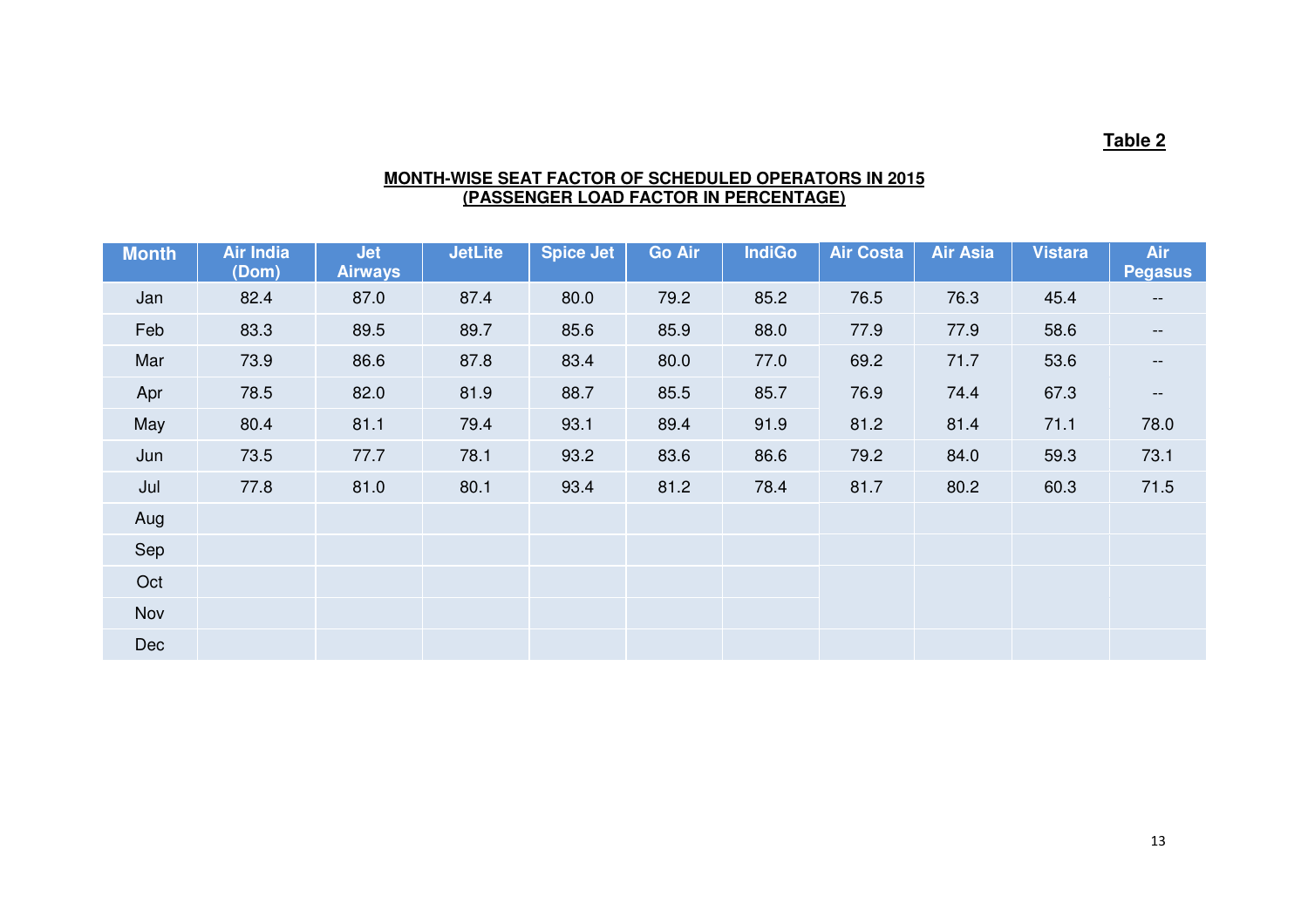## **Table 3**

## **MARKET SHARE OF SCHEDULES DOMESTIC AIRLINES (YEAR 2015)**

|                 |              | <b>Passengers Carried (in Lakhs)</b> |                           |                            |           |                             |              |             |                | <b>Market Share (%)</b>  |              |              |                              |                    |                     |           |               |              |                    |                |                       |
|-----------------|--------------|--------------------------------------|---------------------------|----------------------------|-----------|-----------------------------|--------------|-------------|----------------|--------------------------|--------------|--------------|------------------------------|--------------------|---------------------|-----------|---------------|--------------|--------------------|----------------|-----------------------|
| <b>Month</b>    | Air          |                                      |                           |                            |           | <b>Private Air Carriers</b> |              |             |                |                          |              |              |                              |                    |                     |           |               |              |                    |                |                       |
| & Year          | <b>India</b> | <b>Jet</b><br><b>Airways</b>         | <b>Jet</b><br><b>Lite</b> | <b>Spice</b><br><b>Jet</b> | Go<br>Air | <b>IndiGo</b>               | Air<br>Costa | Air<br>Asia | <b>Vistara</b> | Air<br><b>Pegasus</b>    | <b>Total</b> | Air<br>India | <b>Jet</b><br><b>Airways</b> | <b>Jet</b><br>Lite | <b>Spice</b><br>Jet | Go<br>Air | <b>IndiGo</b> | Air<br>Costa | Air<br><b>Asia</b> | <b>Vistara</b> | Air<br><b>Pegasus</b> |
| Jan             | 11.65        | 12.25                                | 2.78                      | 5.87                       | 5.53      | 22.76                       | 0.65         | 0.81        | 0.15           | $\overline{\phantom{a}}$ | 62.45        | 18.7         | 19.6                         | 4.5                | 9.4                 | 8.9       | 36.4          | 1.0          | 1.3                | 0.2            |                       |
| Feb             | 10.68        | 11.89                                | 2.73                      | 5.53                       | 5.35      | 22.31                       | 0.62         | 0.72        | 0.33           | $\sim$                   | 60.16        | 17.8         | 19.8                         | 4.5                | 9.2                 | 8.9       | 37.1          | 1.0          | 1.2                | 0.5            |                       |
| Mar             | 10.60        | 13.00                                | 2.95                      | 6.09                       | 5.51      | 22.86                       | 0.62         | 0.69        | 0.53           | $\overline{\phantom{a}}$ | 62.85        | 16.9         | 20.7                         | 4.7                | 9.7                 | 8.8       | 36.4          | 1.0          | 1.1                | 0.8            |                       |
| <b>IstQtr</b>   | 32.93        | 37.14                                | 8.46                      | 17.49                      | 16.39     | 67.93                       | 1.89         | 2.22        | 1.01           | cent.                    | 185.46       | 17.8         | 20.0                         | 4.6                | 9.4                 | 8.8       | 36.6          | 1.0          | 1.2                | 0.5            |                       |
| Apr             | 10.65        | 12.86                                | 2.29                      | 7.07                       | 5.74      | 24.81                       | 0.66         | 0.72        | 0.79           | $\sim$                   | 65.59        | 16.2         | 19.6                         | 3.5                | 10.8                | 8.8       | 37.8          | 1.0          | 1.1                | 1.2            |                       |
| May             | 11.28        | 13.01                                | 2.25                      | 8.37                       | 6.13      | 27.69                       | 0.61         | 0.94        | 0.93           | 0.06                     | 71.27        | 15.8         | 18.3                         | 3.2                | 11.7                | 8.6       | 38.9          | 0.9          | 1.3                | 1.3            | 0.1                   |
| Jun             | 10.09        | 12.11                                | 1.87                      | 8.00                       | 5.72      | 25.37                       | 0.66         | 1.26        | 0.84           | 0.09                     | 66.01        | 15.3         | 18.3                         | 2.8                | 12.1                | 8.7       | 38.4          | 1.0          | 1.9                | 1.3            | 0.1                   |
| <b>IIndQti</b>  | 32.02        | 37.98                                | 6.41                      | 23.44                      | 17.59     | 77.87                       | 1.93         | 2.92        | 2.56           | 0.15                     | 202.87       | 15.8         | 18.7                         | 3.2                | 11.6                | 8.7       | 38.4          | 1.0          | 1.4                | 1.3            | 0.1                   |
| Jul             | 10.94        | 13.35                                | 2.02                      | 8.31                       | 5.66      | 24.17                       | 0.68         | 1.26        | 0.95           | 0.11                     | 67.45        | 16.2         | 19.8                         | 3.0                | 12.3                | 8.4       | 35.8          | 1.0          | 1.9                | 1.4            | 0.2                   |
| Aug             |              |                                      |                           |                            |           |                             |              |             |                |                          |              |              |                              |                    |                     |           |               |              |                    |                |                       |
| Sep             |              |                                      |                           |                            |           |                             |              |             |                |                          |              |              |                              |                    |                     |           |               |              |                    |                |                       |
| <b>IllrdQti</b> | 10.94        | 13.35                                | 2.02                      | 8.31                       | 5.66      | 24.17                       | 0.68         | 1.26        | 0.95           | 0.11                     | 67.45        | 16.2         | 19.8                         | 3.0                | 12.3                | 8.4       | 35.8          | 4.2          | 6.4                | 4.8            | 3.7                   |
| Oct             |              |                                      |                           |                            |           |                             |              |             |                |                          |              |              |                              |                    |                     |           |               |              |                    |                |                       |
| Nov             |              |                                      |                           |                            |           |                             |              |             |                |                          |              |              |                              |                    |                     |           |               |              |                    |                |                       |
| Dec             |              |                                      |                           |                            |           |                             |              |             |                |                          |              |              |                              |                    |                     |           |               |              |                    |                |                       |
| <b>IVthQtr</b>  |              |                                      |                           |                            |           |                             |              |             |                |                          |              |              |                              |                    |                     |           |               |              |                    |                |                       |
| <b>TOTAL</b>    | 75.89        | 88.47                                | 16.89                     | 49.24                      | 39.64     | 169.97                      | 4.50         | 6.40        | 4.52           | 0.26                     | 455.78       | 16.7         | 19.4                         | 3.7                | 10.8                | 8.7       | 37.3          | 1.0          | 1.4                | 1.0            | 0.1                   |